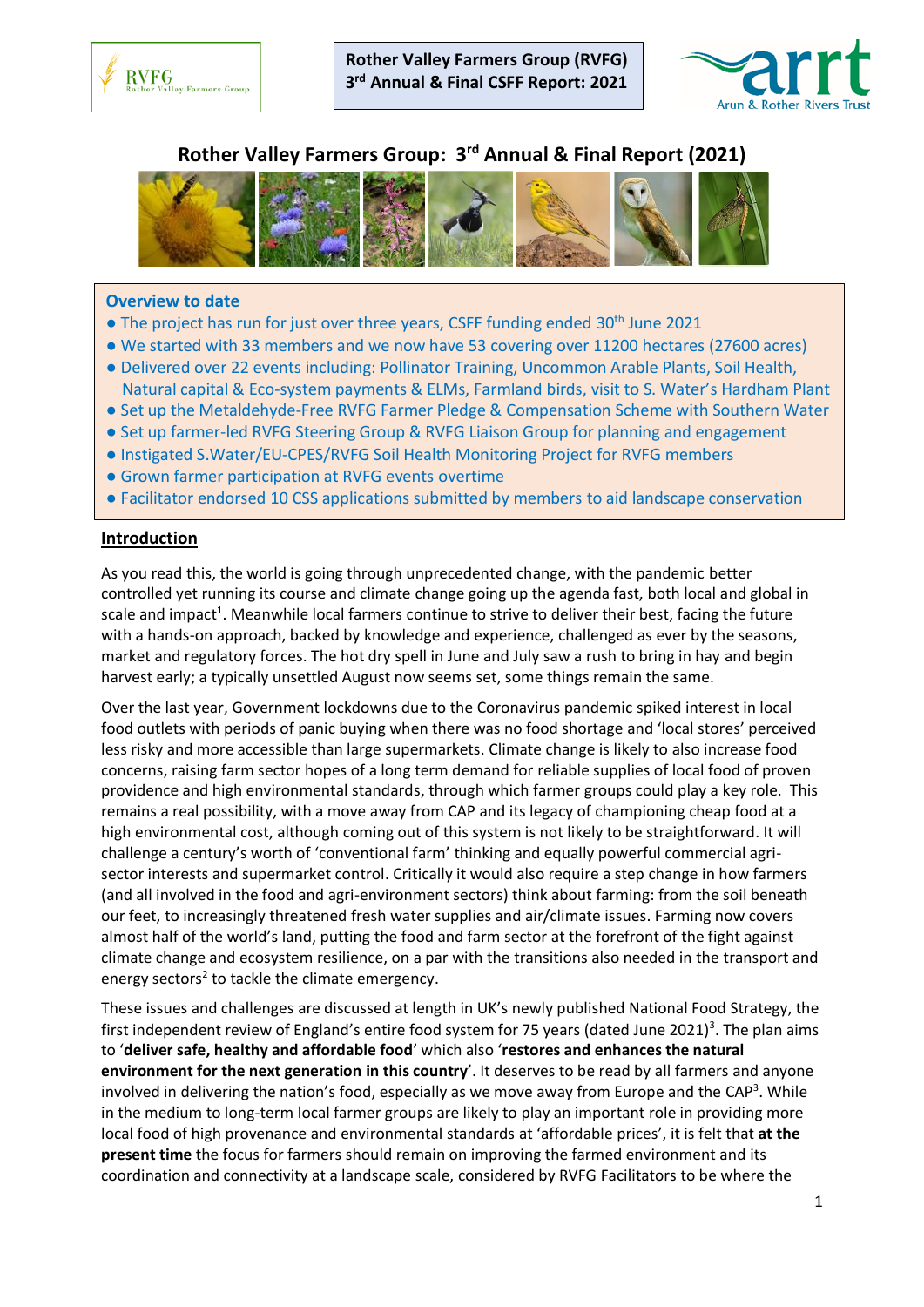greatest commercial opportunities from the new Environmental Land Management (ELM) scheme and private funding lie, and equally important from a climate change standpoint.

Bringing farmers together, which was a key remit of setting up the RVFG via the CS Facilitation Fund, enables local farmers to join forces with their neighbours to help deliver sustainable food and environmental benefits as viable commercial enterprises. The Coronavirus restrictions resulted in the RVFG having to postpone some events and training, with the CS Facilitation Fund deadline extended from April to the end of June 2021, nevertheless it has been another busy and rewarding year. While the group at present is at a crossroads with respect to funding, it is very much anticipated that the group will continue for the long term, and meanwhile it is important to summarise recent achievements as follows:

# **Membership**

The RVFG started with around 30 interested farmers in 2018 and has grown to 53 farm members covering approximately 11,200 hectares of the Rother valley as of June 2021. It is estimated this represents approximately 65% of the actively farmed area within our original boundary. Key objectives going forward (subject to funding) include contacting the other Rother farmers to see if they would like to join, stimulating active engagement, support farmer-led ideas and provide natural capital (digital) mapping to help farmers support sustainable farm businesses.

# **Boundary Revisions / Growing the Group & Going Forward**

The original boundary of the RVFG was focussed along the River Rother, from around Petersfield downstream to its confluence with the River Arun at Hardham. This roughly fits the Environment Agency's catchment boundary for the Western Rother and is within the South Downs National Park Authority's boundary, with its eastern and southern boundaries abutting the Arun to Adur Farmers Group. The map below shows RVFG membership within the 'Western Rother' EA catchment boundary (shown as a red line on the map).



# **RVFG Membership Map 2021: by anonymised farm holding**

ARRT Map Ref: Western Rother operational catchment boundary: EA copyright and database rights 2014, all rights reserved. Farmer group membership boundaries contains or derived<br>from info' supplied by OS and RPA: Crown copyr

There has been interest from both local farmers and external organisations to extend the boundary to upstream of Petersfield, around the parish of Hawkley. During the last year it has become apparent that Southern Water have little regulatory drivers along the Western Rother. There are, however, regulatory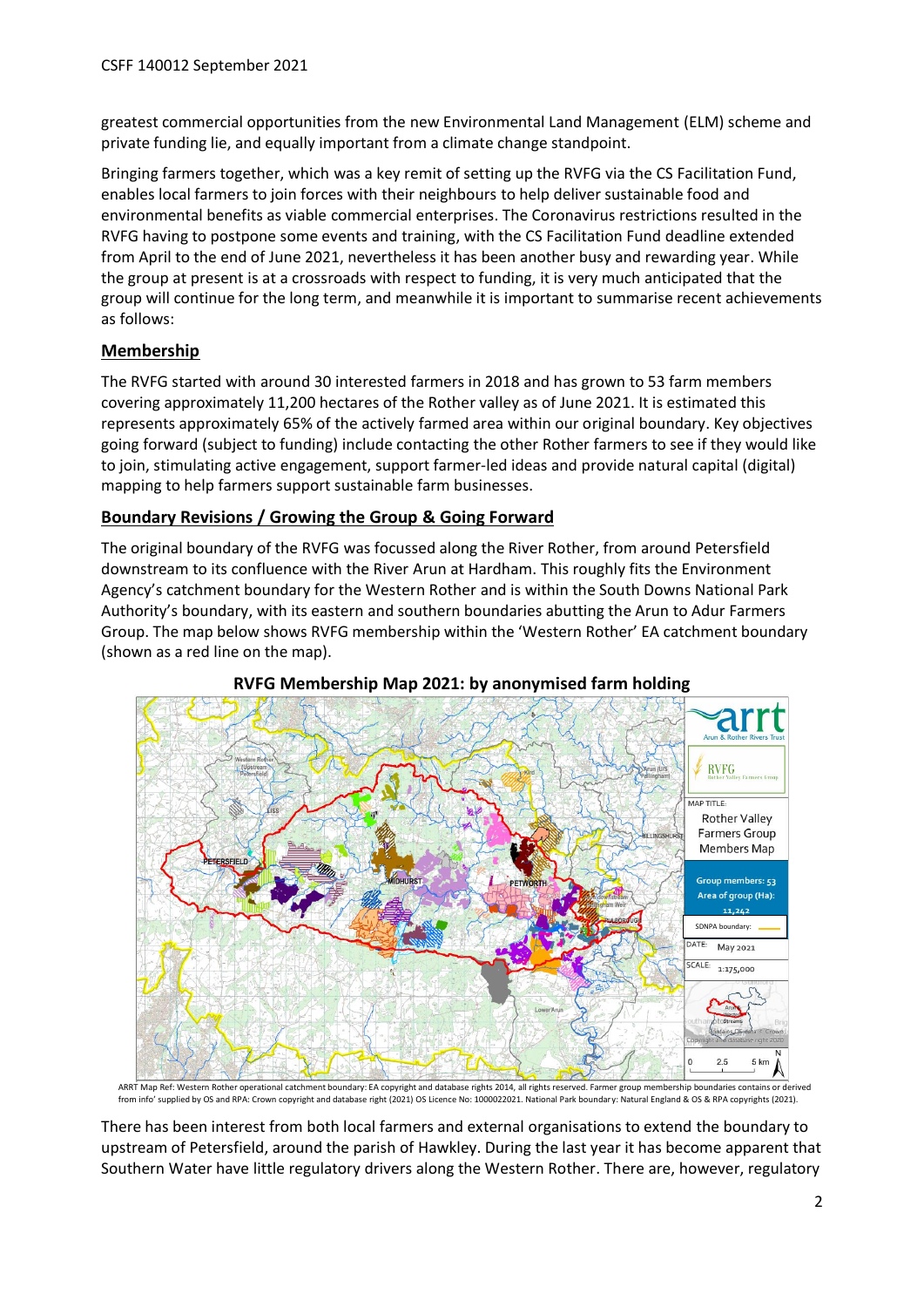drivers for them with regard to pesticides in the upper Rother catchment which could support extending the RVFG boundary to include the headwaters of the River Rother. The Arun & Rother Rivers Trust (ARRT) that hosts the RVFG are actively working to enhance positive engagement with Southern Water and there is a continued Government push for the water industry to engage with farmers/land managers, the message is: watch this space! The delivery of landscape scale conservation and identification of environmental benefits that could yield future income streams from blended private and public sources further supports this argument. Such an extension could be formalised now the period of CS Facilitation Funding has ended if there is funding coming forward to help run the group.

To an extent, the boundary of the RVFG is an arbitrary construct; farmer groups could be based on an arable or dairy basis, for example, or focus on a single environmental resource such as soil health. All debate on how best to develop the group is excellent and encouraged. The key aspect from an agrienvironmental viewpoint, is delivering sustainable food hand-in-hand with the environment and respecting **the 3 interconnected environmental resources that are common to all farms: air, land and water.** From these key resources stem the connectivity of our natural world, comprising all plant life (flora), animal life (fauna), the ensuing biodiversity, aesthetic landscapes, and linked water/carbon/ nutrient cycles and systems etc., which underpin a viable farming concern (and indeed society at large). This approach was the rationale for using river catchment boundaries for the RVFG (as has been used by many other successful farm clusters in England) in addition to providing a relevant base for engagement with the water industry. A focus on soil health is also excellent as it resonates well with farmers, links clearly with farm finances and bridges the gap to the assessment of land, water and air on an integrated basis.

#### **Planning on a Landscape Scale**

Digital mapping of RVFG members was outside of the CS Facilitation Fund and remains a key aim for the long term. Funding for this will be sought if there is agreement and interest from local farmers for the Group to continue. This could be delivered via the Arun & Rother Rivers Trust (ARRT), the local Rivers Trust charity that hosts the RVFG, if funds allow. Why is this important? – digital mapping of farmed land is key to enabling farmers deliver environmental resources at a scale that fits with Government's new system for agri-environmental payments (ELMs). This data needs to be managed on a single and multi-farm basis, using GIS (geographic information systems) and The Land App (TLA) tools. For example, the successful delivery of viable local populations of Lapwings cannot be secured by one farm acting in isolation: landscape scale conservation maps enable 'bigger, better and more joined up' habitats suitable for thriving Lapwing populations to be identified and considered alongside appropriate farmland options and incentives. The new ELM scheme will reward collaboration between farmers/land managers and encourage farmer groups.

Examples of landscape scale projects that would fit well with comprehensive agri-environment digital maps of the RVFG include the SDNPA's inspired 'Bee-Lines' project, mentioned at the RVFG Pollinator Training event led by Laurie Jackson of Buglife (March 2021). Similarly, linking up with forested and woodland areas along the Rother Valley could deliver substantial agri-environmental benefits, through identifying options for buffering and connecting up areas of more open countryside/farmland. Natural flood management opportunities could also attract funding and incentives for farmers. Digital mapping on a RVFG membership basis would aid the planning and delivery of these important objectives (and much more, such as soil-carbon sequestration potential) which are expected to be incentivized through ELMs and future private commercial funding streams. More projects need to be led by farmers and supported by wider farmer-group expertise with stakeholder support.

# **Communications**

A RVFG farmer-led steering group was set up in 2018 to help run and grow the group and deliver CSFF agreed aims and objectives. Key members of the RVFG Steering Group are shown in Photo 1 (below), representatives from Southern Water were also members of the steering group. A big thank you is extended to all the farmers who gave their time voluntarily to support and drive the RVFG.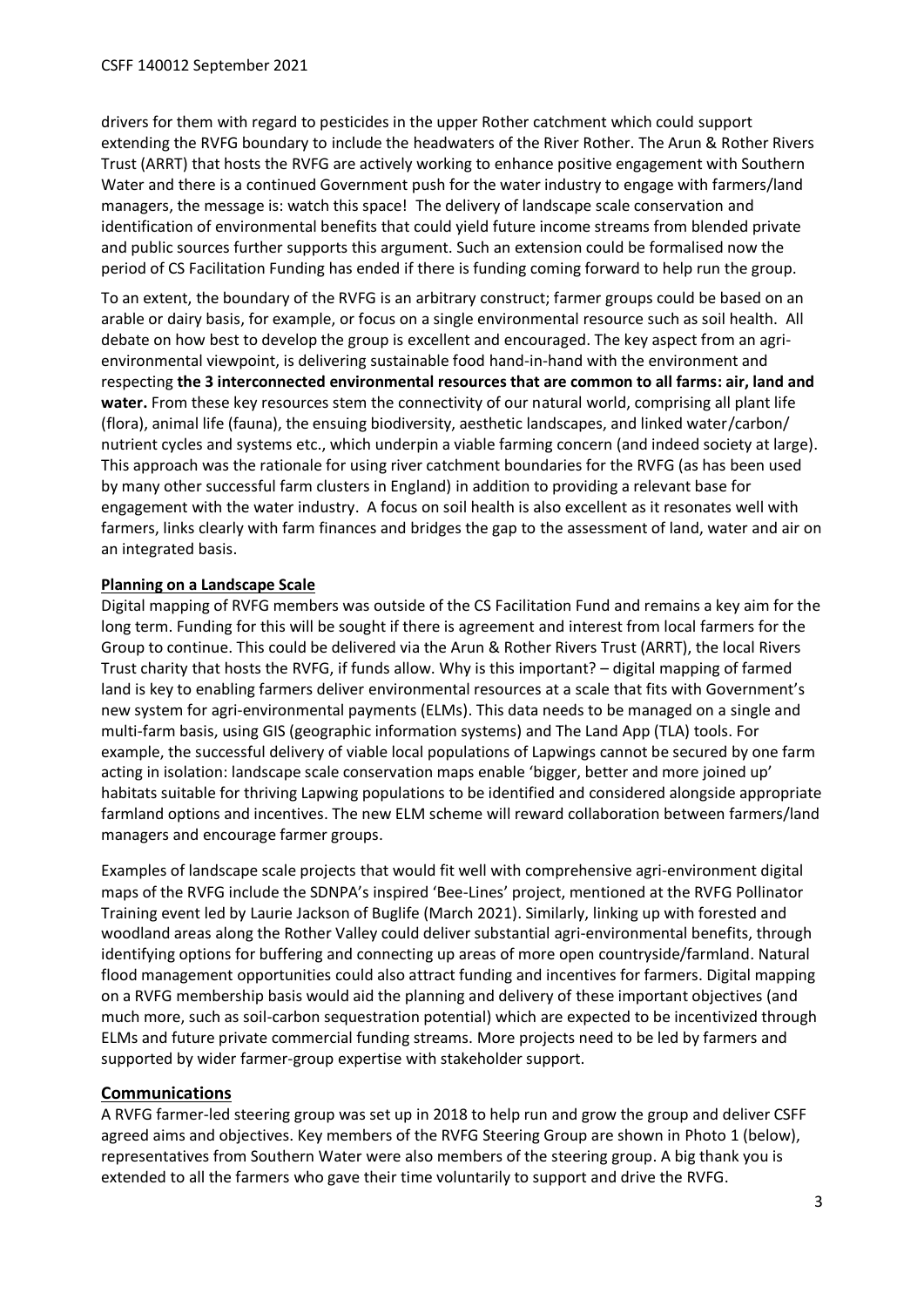

#### **Photo: RVFG Steering Group members 2021**

RVFG members are typically contacted via emails to provide information on up-coming events and topics of interest. The facilitation team prepares and circulates Annual CSFF Reports, *RVFG enewsletters* and any event updates/information. The SDNPA has also set up a dedicated website, [www.southdownsfarming.com](http://www.southdownsfarming.com/) which has a separate section for each of the Farmer Groups within the authority's boundary, and for which we have editorial control. Communication needs to be a growing part of the RVFG going forward to help engage with wider stakeholder organisations and individuals to leverage interest and activity; again, this takes time and resources to manage and update.

The SDNPA's Near Field Communication (NFC)/QR code project originally proposed by the neighbouring Arun to Adur farmer group has now been rolled out across two other facilitation funded groups and the SDNPA is seeking funding to roll this out across other groups including the RVFG. These new contact and GPS (global position status) technologies enable people with smartphones walking along the South Downs Way to pick up short videos of the farmer/land manager that describe the work involved behind the landscape they enjoy. New funding options such as the Farming in Protected Landscapes (FiPL) could also be a viable funding vehicle for this type of project.

#### **Target Species and Recording**

Agri-environment payments in England are based on priority habitats and species maps and registers managed by Natural England. The accuracy of these databases as a basis for payments has been queried at times: digital mapping of farmer groups could enable a second-check (if needed) to improve this system. For example, a RVFG member had some superb low-input grassland with high wildflower diversity that was not formally recognised by Natural England's priority habitat/species inventory. Discussions between the farmer and facilitator enabled an improved agri-environment payment to be reached, via querying the existing priority habitat and species maps.

The RVFG's voluntary target species are Lapwing, Yellowhammer, Barn Owl, Rare Arable Plants (Corn marigold, Cornflower, and Common fumitory) and River Invertebrates (defined as the 8 key species used in the River Fly Partnership tool). Many specialist training events on wildlife target species and wider conservation/natural resource management have been delivered to RVFG farmers. There has been a lot of constructive talk and thought about how best to deliver wildlife targets for farmer groups and how these fit within wider agri-environment and sustainable food systems. Farmer groups can enable a detailed understanding of what key wildlife species need in order to increase and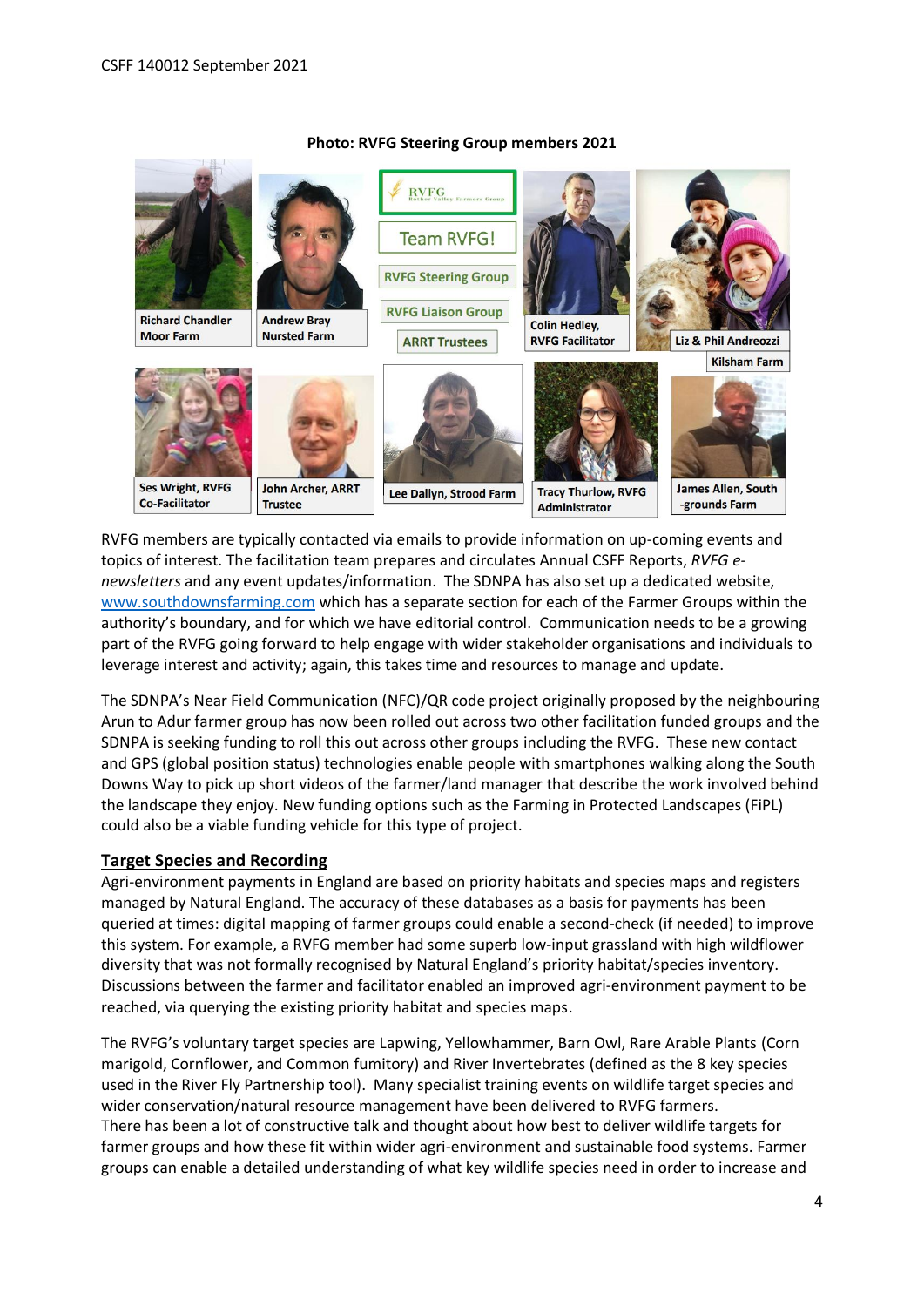thrive. The RVFG's target species have been mainly assessed through indirect ways, such as supporting farmers to take part in the farmland bird species counts and surveys undertaken annually by the Game & Wildlife Conservation Trust (GWCT) and the South Downs Farmland Bird (Survey) Initiative. The RVFG wildlife targets are voluntary and outside of the main deliverables in the CS Facilitation Fund plan. The aim behind introducing them was to help both farmers and facilitators explore practical options for gathering accurate up-to-date wildlife/environmental metrics on a single and multi-farm basis. It is fair to say that bringing all the target information together to be able to demonstrate farmland increases has not been possible and a different approach is needed given the large resources of time/expertise involved which is likely to be well in excess of available funds.

Natural England's recent (2021) release of its Combined Habitat Layers database map will improve the delivery of farmland conservation at the landscape scale. Instead of, or perhaps alongside localised small-scale annual wildlife monitoring (using specialists and volunteers as needed), there needs to be a move to planning the development and preparation of wildlife guidance sheets to help farmers plan and deliver the range of conditions and management options each year knowing that this should deliver increases in their respective wildlife target species/habitats. Such an approach would help to identify the often hidden costs that hinder such steps being made and incentivise farmers accordingly.

Regular farm review visits, selective monitoring (as mentioned above) and perhaps Bio-Blitzes to help identify species present and how they are faring, alongside bringing-in wider community engagement and private income streams, seems to offer a potential means forward.

### **Local Partnership and Support**

Support provided to the RVFG has been of an excellent standard, enabled through the operation of the RVFG Liaison Group that has met twice a year. This is made up of individuals from the SDNPA, EA, private water industry, Sussex Wildlife Trust, the Forestry Commission, Catchment Sensitive Farming, and academics from the universities of Chichester, Northampton, Exeter and Oxford. The last RVFG Liaison Group meeting was in January 2021 with a talk from the Director of the Sussex Local Nature Partnership (LNP) introducing the Natural Capital Investment Strategy for Sussex.

It is disappointing to report that no paid options from Southern Water have been forthcoming to our members as yet, compared to that for members of the more established Arun to Adur farmers group nearby, paid to reduce nitrate leaching to groundwater from spring 2019<sup>4</sup>. This in part reflects the lack of regulatory drivers for Southern Water in the main Rother valley, although pesticide related drivers are becoming more apparent in the upper reaches of the Rother, upstream of Petersfield. Farmer advice and support for enhanced catchment management are available via Catchment Sensitive Farming and Southern Water's Catchment First programme. Southern Water representatives have been part of the RVFG's Steering Group and attended the regular meetings kindly hosted by Moor Farm, Petworth. We were pleased with Southern Water's funding in 2019/20 to aid the RVFG 's Metaldehyde-free Initiative with compensation payments made to RVFG members for opting to use the more expensive and less ecologically impacting Ferrous Phosphate alternative. The facilitators remain optimistic for future engagement, the RVFG is still at a relatively early stage, with the climate emergency forcing a quicker transition to more regenerative/sustainable farm methods which in itself is a challenge.

Good links have been established with the South Downs National Park Charitable Trust, with a bid for the creation of 5-6 new RVFG farm ponds within the Rother Valley submitted in May 2021 to the national Green Recovery Fund programme. Although unsuccessful, the bid was recognised through subsequent feedback to be of a high standard and will be re-submitted to other funding options in the near future. It would be good to submit further RVFG projects for potential funding through the SDNP's Charitable Trust in the future. There has also been constructive engagement with the Environment Agency (EA) via their role in progressing their Business in the Community (BITC) project, with RVFG facilitators playing an active part. This involved linking up with large food retailers and exploring options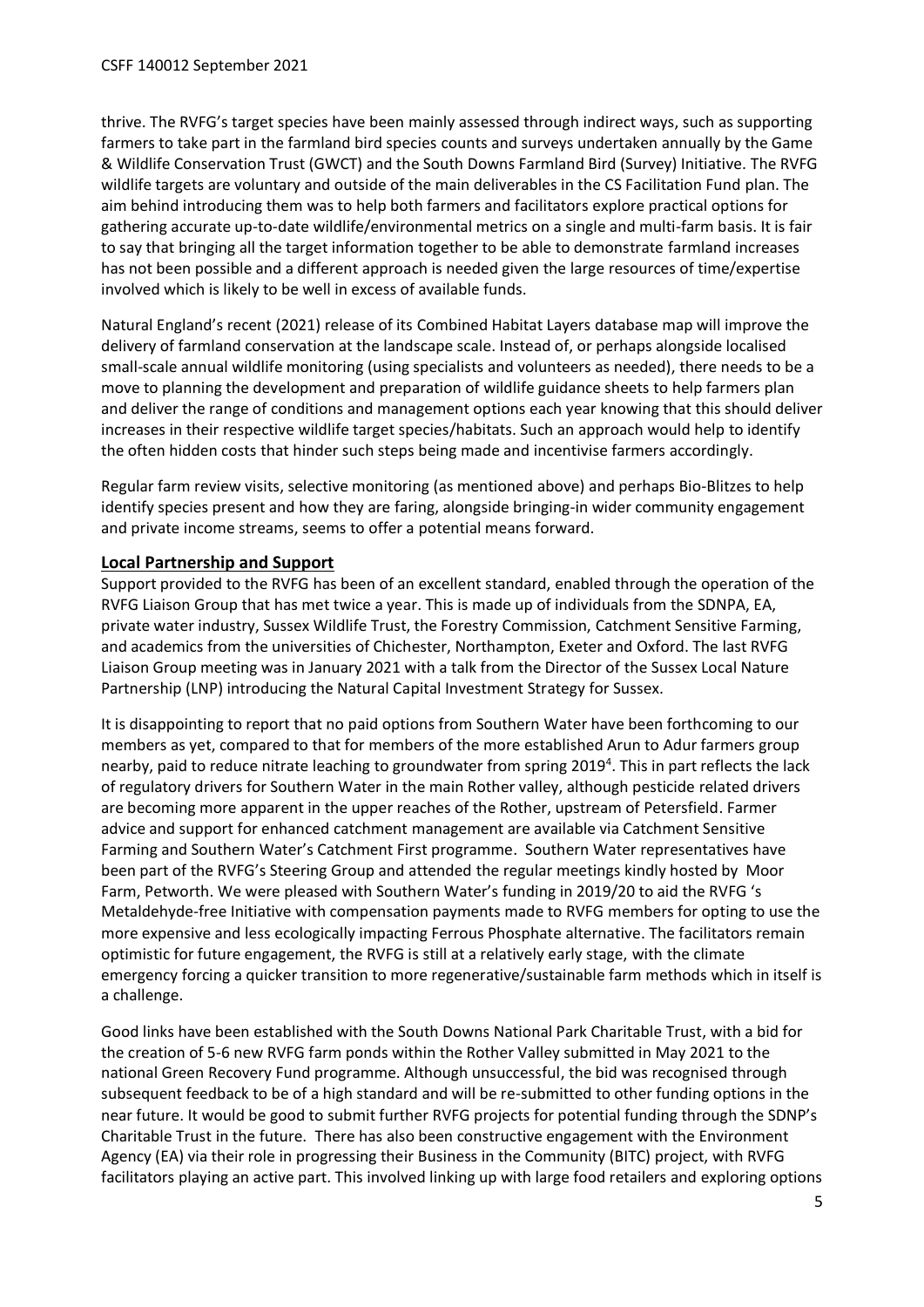for bringing in additional private sector income streams to farmers/land managers for delivering environmental gains and benefits (e.g., natural flood management, carbon credit payments) and evaluating the types of new market platforms and infrastructure needed to deliver novel natural capital markets.

## **Meetings Cooperation with the Group**

There has been a slow yet steady rise in interest in the RVFG shown by its farmer members, noted in increased attendance at events throughout 2021. We held two RVFG Steering Group meetings on 18<sup>th</sup> January and 17th May 2021, with updates provided to members in between (February 2021) outlining the approximate costs for running the RVFG post-CS Facilitation Funding and the circulation of a draft RVFG Business Plan.

An extra-ordinary meeting was held on the 22<sup>nd</sup> June 2021 at Kilsham Farm to review potential interest in farmer-funding to help support the running of the group and options for the future. Thoughts on the future of landscape scale farmer-led projects and digital mapping were also progressed. It is clear that there is considerable interest in maintaining a farmer group yet no clear adoption to progress farmerpayments (as yet) to help support its future running. There is interest by a group of RVFG farmers to progress a soil health project focusing on carbon monitoring and evaluation. It was noted that it has taken the neighbouring Arun to Adur farmer group (which benefited from 5 years of CS Facilitation Funding and has high farmer-landowner numbers with high agri-environment uptake) almost a year to transition from CS Facilitation Funded status to a part farmer-funded group, set up as its own charitable not-for-profit organisation. Moving from a position of effectively 'free' farmer group membership and facilitation through to a group that requires resources to keep it running is a big step to transition from, especially during a time of unprecedented change for the UK agricultural sector.

### **Main Farmer Meeting, Training Sessions**

Due to the Coronavirus pandemic of 2020/21 and related UK Government lockdowns, many RVFG planned farmer meetings and training activities were re-configured and put online, delivering a suite of workshops/events aligned to the CSFF/RVFG contract with Natural England.

Considerably more than the CSFF contractual needs have been delivered while running the RVFG. For example, designing and co-delivering the Metaldehyde-Free Initiative; facilitator input to progressing a 5-year soil health project for the RVFG; proposals/plans outlined for digital mapping of the RVFG; meetings with local Members of Parliament and Parish Councils; BITC (Business-in-the-Community) related workshops; talks and plans to help deliver natural capital based agri-environment options and frameworks; RVFG eNewsletters drafted and circulated; farm pond recreation plans submitted to the Green Recovery Fund (and resubmitted to further funds); input to the SDNPA's new Farm Carbon (Cutting) Project, and a Draft RVFG Business Plan to help members continue as a farmer group for the Rother valley.

There was an online all-farmer meeting on the 9<sup>th</sup> December 2020 to help progress the future running of the RVFG post-CSFF funding, in addition to an update on the RVFG/S.Water/EU-CPES Soil Health project by Mr. Stephen Woodley (agronomist and project lead) and a wider discussion on developing markets for environmental goods which is key to the Government's new ELM scheme, with the motto of 'public money for public (environmental) goods'.

# **Annual Farm Walk**

An annual farm walk element was incorporated into the RVFG Soil Health training event delivered on the 10<sup>th</sup> June 2021 at Fatherings Farm (managed as part of Buddington Farm). Soil health training was delivered in the field where the benefits of soil monitoring, mixed farming and information about the new proposed Soil Health Standard options under Tier 1 of ELMs (called the Sustainable Farm Initiative (SFI)) were introduced and discussed.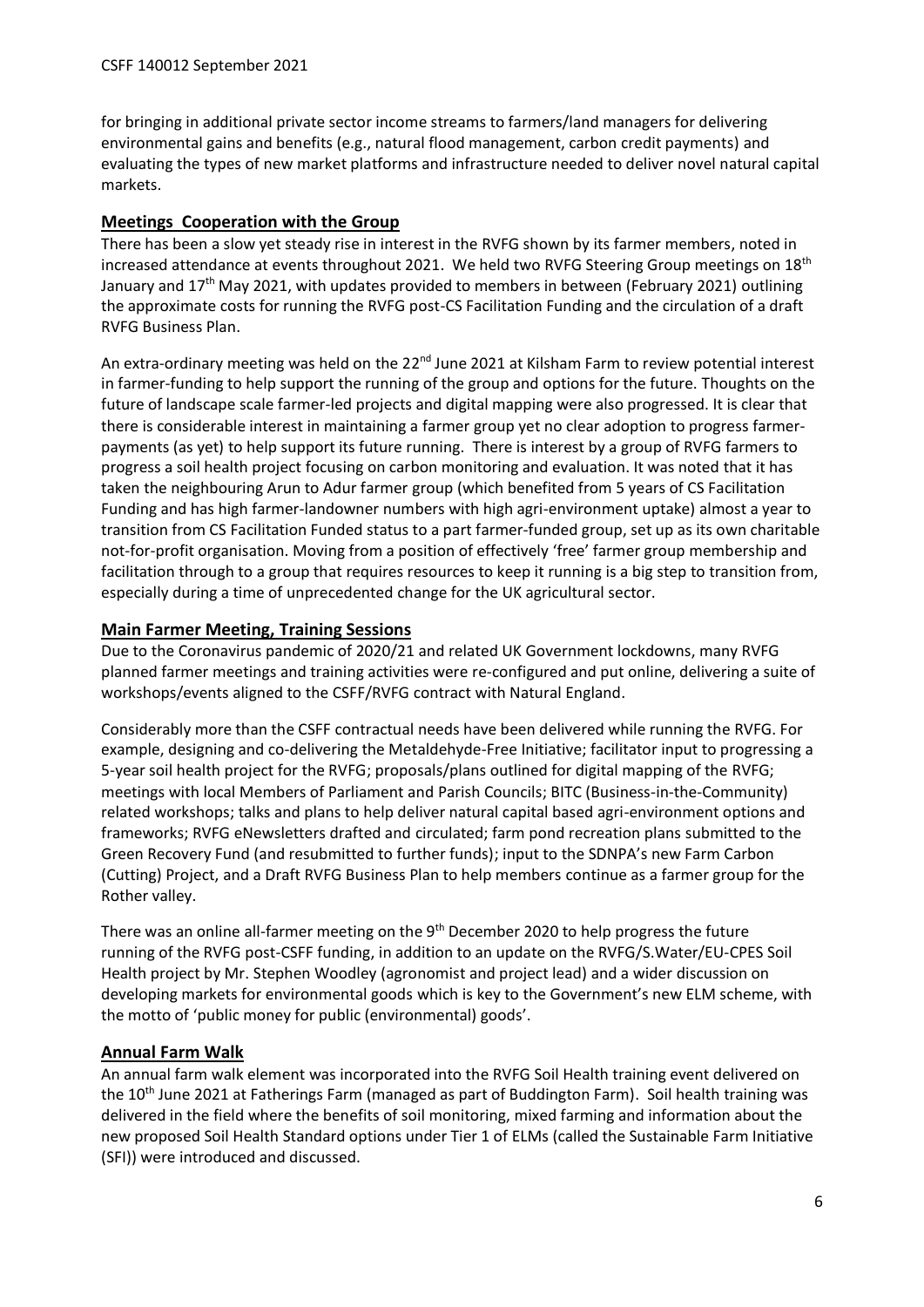### **Small Group Training Sessions**

It has been a busy first-half of 2021 to deliver training events within the extended June CSFF deadline to accommodate delays due to the Coronavirus pandemic. A well-attended virtual Barn Owl Training Event was delivered on the 16<sup>th</sup> February 2021, led by Dr. Matt Stevens of the Hawk Conservancy Trust. Matt provided information to farmers on measures to provide habitat/land management that will support barn owl populations. Key issues included (i) understanding the needs of barn owls in order to survive, (ii) type and extent of habitats such as tussocky old grassland margins, conservation headlands and hedges required by small mammals (shrews, short tail voles) that form the main source of food for barn owls, (iii) the importance of the habitat connectivity across individual/multiple farms to support natural food and habitat for survival and (iv) supporting the 'responsible rodenticide' initiative to help prevent and/or minimise impact of farm 'pest control' measures on barn owls. This was followed on the 30th March 2021 by an online training session for farmers on Pollinators, led by Ms. Laurie Jackson who has worked for Buglife. This event was again well attended and provided positive farmer feedback such as 'the event helped increase my understanding of the value of pollinators and their vital role (to farming and wildlife)', and 'very useful to see how pollinators move around the landscape'.

A full farmer training meeting, incorporating a farm walk and smaller training event, was delivered via a successful RVFG Soil Health event kindly hosted by Mr. James Renwick of Buddington Farm, near Midhurst, on the 10<sup>th</sup> June 2021. A maximum number of 30 farmers attended due to Covid restrictions; it was good to see strong farmer attendance and interest in the event. The group was split into two, with half hearing a dedicated earthworm specialist (Dr. David Jones from the Natural History Museum) provide advice and information to farmers about the importance of earthworms for soil health. The groups were then switched over, with detailed soil health/monitoring advice provided in the field by agronomist Mr. Stephen Woodley and by Ms. Victoria Hawkins, Catchment Sensitive Officer (CSF), providing information on Soil Health metrics and options under the Sustainable Farming Incentive (SFI).

#### **Public Engagement**

The farm walk for the local community was restricted by UK Government Covid-regulations, so the engagement project was delivered as an interactive online talk presented to members of the Midhurst Society on the evening of the 22<sup>nd</sup> April 2021. Midhurst is geographically located at the centre of the Rother Valley and home to the South Downs National Park Authority's headquarters, so it seemed a fitting place to highlight the work and aims of the RVFG to the local community. A presentation of the aims and achievements of the RVFG was outlined and a constructive and lively question and answer session followed. Information about the RVFG is available on the Midhurst Society website for future reference by local individuals and community organisations.

#### **Agri-environment Scheme Uptake**

Natural England's decision to allow HLS and CS agreements to be rolled over due to the pandemic and introduction of the new ELM scheme is popular with RVFG members in agri-environment schemes, with most expirees deciding to roll-on their agreements on an annual basis until more information about ELMs becomes available. Colin Hedley endorsed ten CSS applications over the last three years as, which equates to about a fifth of RVFG membership which is pleasing.

# **RVFG/Southern Water/EU Interreg-CPES Soil Monitoring Project**

This excellent and comprehensive project is now in its third year (out of five) and gathering invaluable information about the health of soils under different farm systems. The neighbouring Arun to Adur Farmers Group is now in its fourth year of a similar project and shows how monitoring spring and autumn soil nitrogen content demonstrates the impact of crop type and nitrogen applications on postharvest residuals. These results can inform better decision making around nitrogen applications, saving money, and reducing nitrate impacts to water, land, and air resources. The RVFG soil health results will be collated, and key conclusions circulated to the Group over coming years.